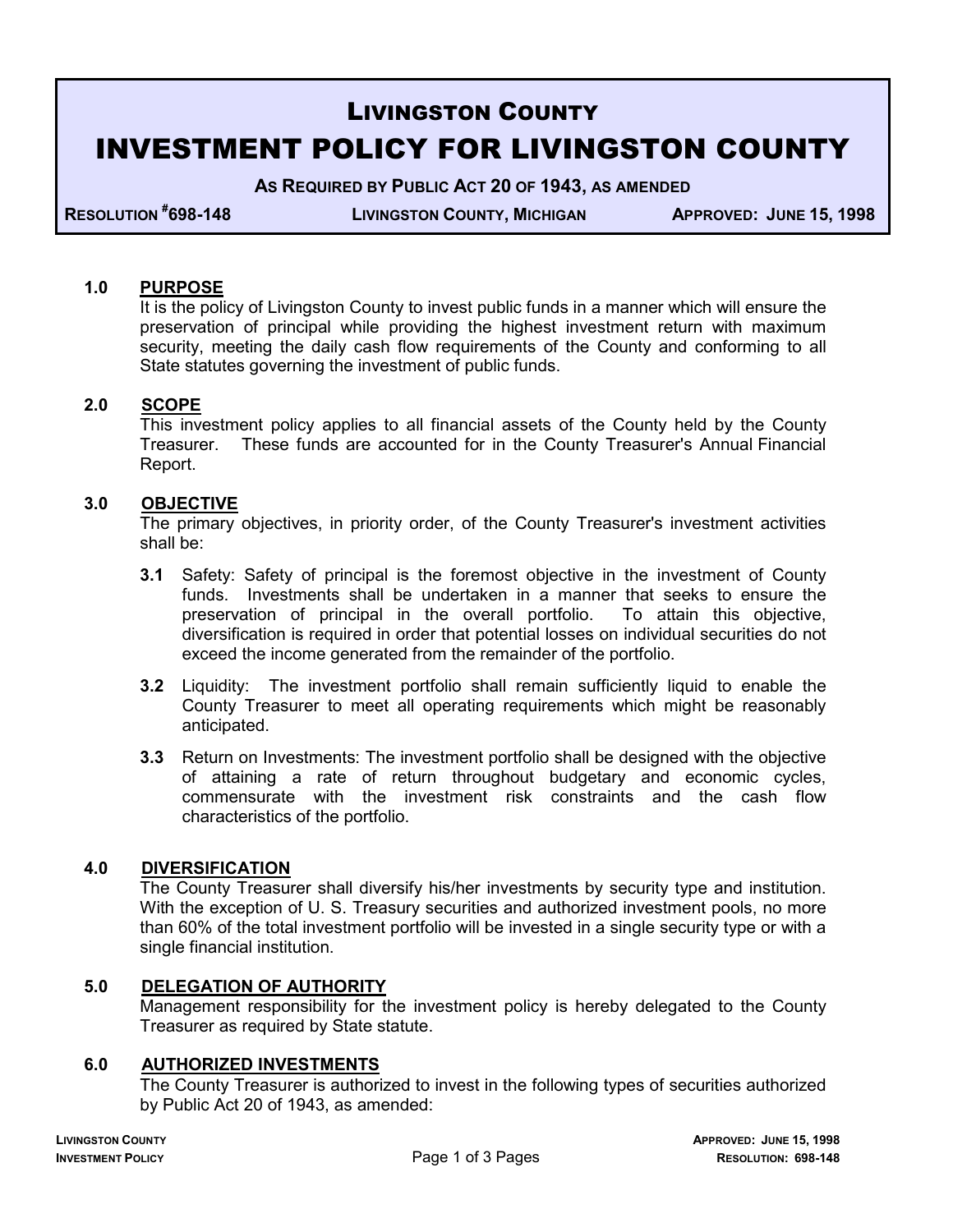- **6.1** Bonds, securities, and other obligations of the United States or an agency or instrumentality of the United States.
- **6.2** Certificates of deposit, savings accounts, deposit accounts, or depository receipts of a financial institution.
- **6.3** Commercial paper rated at the time of purchase at the two highest classifications established by not less than two standard rating services and that matures not more than 270 days after the date of purchase.
- **6.4** Repurchase agreements consisting of instruments in subdivision 6.1.
- **6.5** Bankers' acceptances of United States banks.
- **6.6** Obligations of the State or any of its political subdivisions that, at the time of purchase, are rated as investment grade by not less than one standard rating service.
- **6.7** Obligations described in subdivisions 6.1 through 6.6 if purchased through an interlocal agreement under the urban cooperation act of 1967. 1976 (Ex Sess) PA 7, MCL 124.501 to 124.512.
- **6.8** Investment pools organized under the surplus funds investment pool act, 1982 PA367, MCL 129.111 to 129.118.
- **6.9** Investment pools organized under the local government investment pool act, 1985 PA 12l,MCL129.141 to 129.150.

## **7.0 SAFEKEEPING AND CUSTODY**

 It shall be the responsibility of the County Treasurer to determine which securities will be held by a third party custodian. Securities held in safekeeping by a third party custodian shall be evidenced by a safekeeping receipt.

#### **8.0 PRUDENCE**

 The standard of prudence to be used by the County Treasurer shall be the "prudent person" standard and shall be applied in the context of managing an overall portfolio. Investments shall be made with judgment and care, under circumstances then prevailing, which persons of prudence, discretion and intelligence exercise in the management of their own affairs, not for speculation, but for investment, considering the probable safety of their capital as well as the probable income to be derived.

# **9.0 REPORTING**

 The County Treasurer shall provide at least an annual report to the Board of Commissioners, which provides a clear picture of the status and types of investments of the current investment portfolio. This report shall be prepared in a manner which will allow the Board of Commissioners to ascertain whether investment activities during the reporting period have conformed to the investment policy.

**RESOLUTION #**

**698-148 APPROVED: JUNE 15, 1998**

S:\WP\Policies\Investment Policy 6-15-98.doc